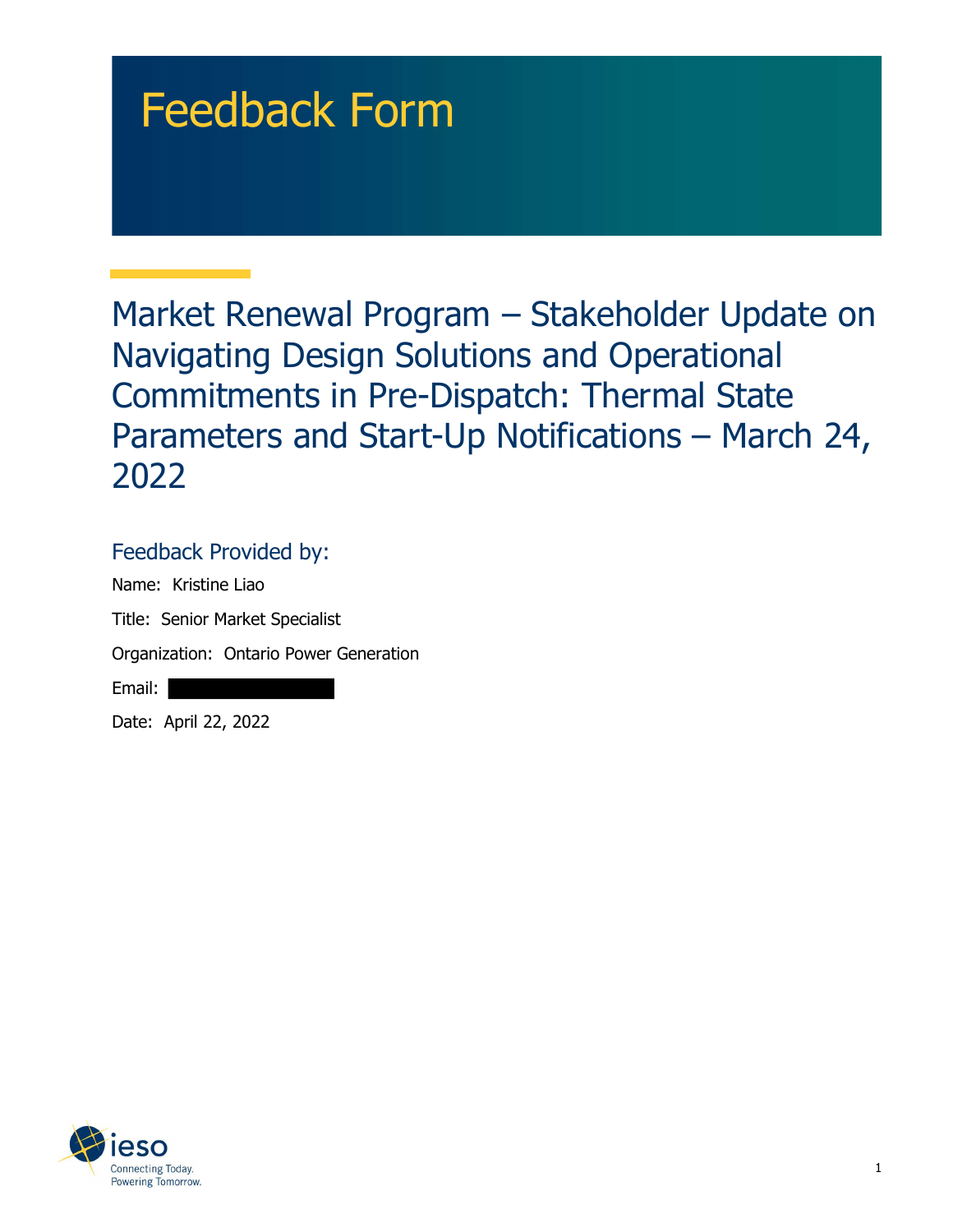# Design Implementation Solutions

| Section / Topic                                                                   | <b>Feedback</b>                                                                                                                                                                                                                                                                                                                                                                                                                                  |
|-----------------------------------------------------------------------------------|--------------------------------------------------------------------------------------------------------------------------------------------------------------------------------------------------------------------------------------------------------------------------------------------------------------------------------------------------------------------------------------------------------------------------------------------------|
| Implementability $-$<br>Inputs to Day-Ahead<br>Market Engine for Re-<br>Run/Delay | OPG requests the IESO to consider allowing Market Participants (MPs) to<br>provide revisions to their inputs in case of a Day-Ahead Market (DAM) re-run<br>in response to a change in IESO inputs.                                                                                                                                                                                                                                               |
|                                                                                   | OPG has concerns that if the MP's inputs are fixed, but IESO inputs are<br>changed, it could lead to unanticipated changes in the DAM schedule and<br>result in significant impact to the MP's resources, of particularly concern is the<br>impact on hydroelectric cascade systems. If the MP is not able to revise their<br>inputs in response to IESO changes, it can lead to negative reliability,<br>operational and economic consequences. |
|                                                                                   | Please confirm if the constrained area designation would be held fixed (i.e.<br>dynamic constrained area) in case of DAM re-run.                                                                                                                                                                                                                                                                                                                 |

#### Thermal State Parameters

Section / Topic | Feedback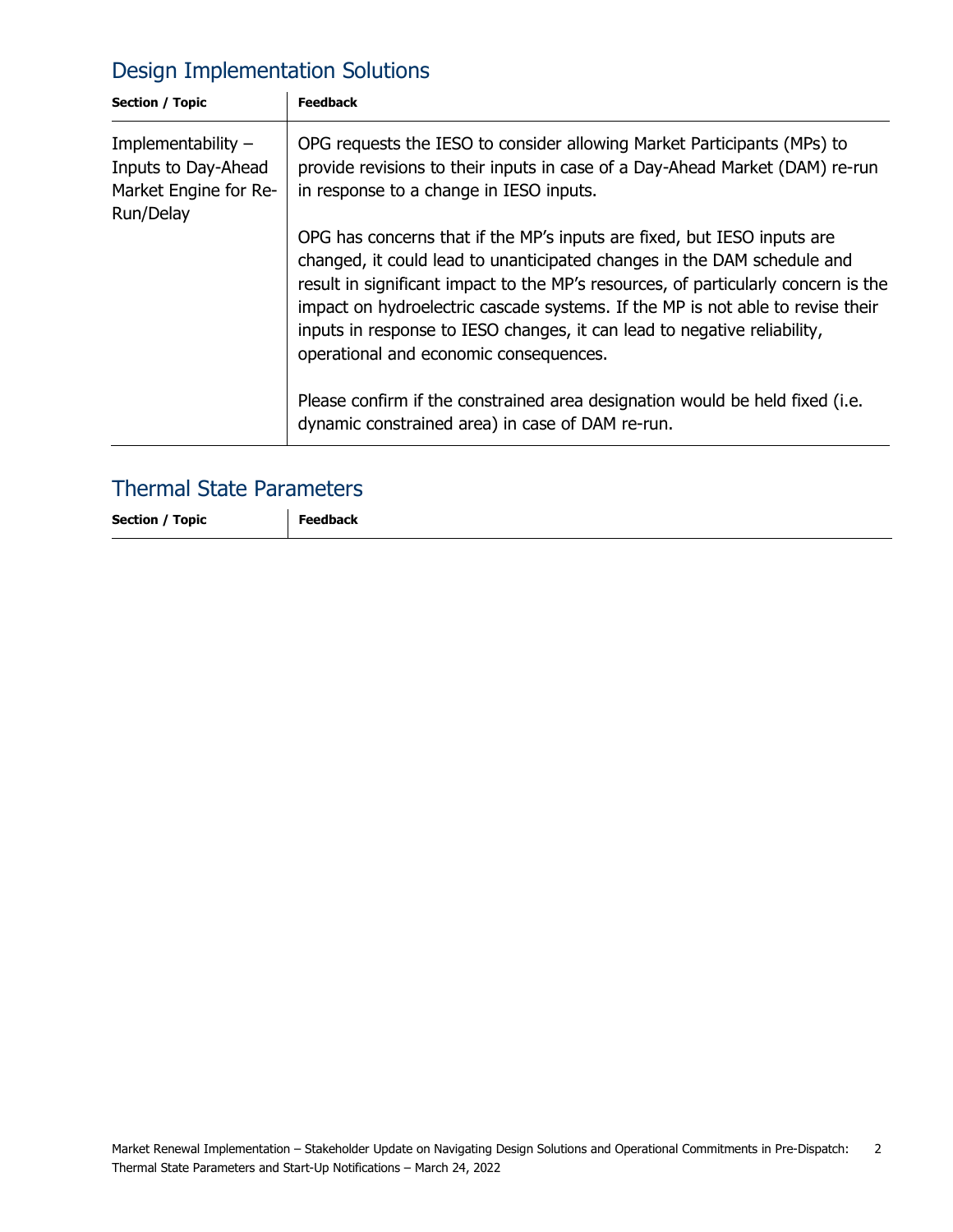Minimum Generation Block Down Time (MGBDT)

There are inconsistencies in the definition of MGBDT presented in *Market*  Renewal Program: Energy Offers, Bids and Data Inputs Detailed Design Document V2.0, Market Rule Amendment Proposal Batch 2 and the March 24 presentation. This is a major impediment to the MP's understanding of the implementation process.

 In Market Renewal Program: Energy Offers, Bids and Data Inputs Detailed Design Document V2.0 pages 43 to 44, the definition of MGBDT (hot/warm/cold) is "…the minimum number of hours a generation unit must remain offline before it may be scheduled to generate at or above its MLP when the generation unit is considered to be in…" This indicates that during the MGBDT (hot/warm/cold) defined hours, the unit must remain offline. However, this is in conflict with the presentation, where the MGBDT (hot/warm/cold) is used by the pre-dispatch (PD) calculation engines to infer the thermal state of a unit based on submitted data.

 The definition of MGBDT from Market Rule Amendment Proposal Batch 2 ("minimum generation block down-time means, for each thermal state, the minimum time, in hours, between the time a generation resource was last at its minimum loading point before de-synchronization and the time the generation resource reaches its minimum loading point after synchronization") does not include the use of MGBDT by the PD calculation engine to infer a resource's thermal state, in conflict with what was presented in the March 24 presentation.

 In the presentation (slide 20), MGBDT was used to infer the time-interval of the different thermal states, which was not indicated in the design and definition documents above.

- 1. What is the correct interpretation of the MGBDT definition and its use in PD calculation engine?
- 2. If the intent of the IESO design is to expand on the MGBDT term to include inference to thermal states, and if the change in thermal state for some resources is measured in days and not hours, how would the IESO incorporate and resolve these differences into the current definition and design process?
- 3. In a situation where MGBDT is per the Batch 2 definition above, the MGBDT could be the same value for hot, warm, cold thermal states and be submitted as 4 hours without consideration of the impact to pre-dispatch scheduling. However, a unit's thermal state impacts its lead time, such that hot lead time is 4 hours, warm lead time is 6 hours, and cold lead time is 10 hours. Please provide an example of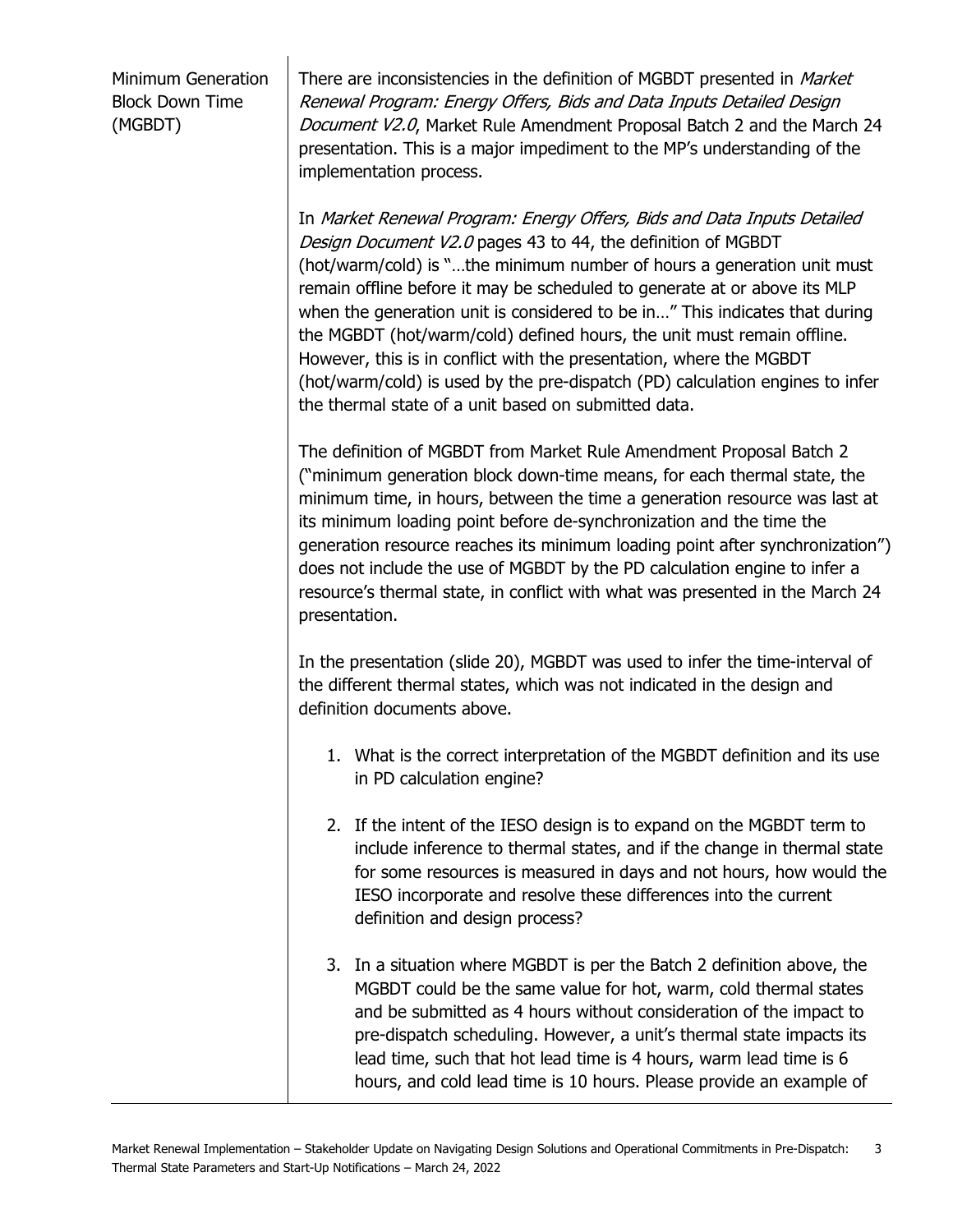how the PD calculation engine will address instances where the lead time is greater than MGBDT.

- 4. In a situation where MGBDT is used by the PD calculation engine to infer a unit's thermal state, the resource may submit MGBDT (hot) as 10 hours, MGBDT (warm) as 30 hours, and MGBDT (cold) as 40 hours with the same lead times stated in Question 3. These MGBDT times are based off the time boundaries for the resource to transition from one thermal state to the next, which in turn is based on understanding from the March 24 presentation. Please provide an example of how the PD calculation engine will address this instance.
- 5. For the following example, please provide a graphic similar to slide 20 of the presentation to show how the PD calculation engine infers the thermal state and calculate the appropriate start-up offers:
	- A resource was scheduled below minimum loading point (MLP) two days before the current dispatch day (D-2) in HE21, it was dispatched below MLP at 20:45 and was offline with breaker open at 21:20 (HE22);
	- The resource remained offline for D-1;
	- MGBDT (hot) = 10 h, MGBDT (warm) = 30 h, MGBDT (cold) = 40 h;
	- Start-up offer (hot) =  $$1000$ , Start-up offer (warm) =  $$2000$ , and Start-up offer (cold) = \$3000 submitted for all hours;

 For dispatch day (D), please depict in graphical form which hours are defined as hot, warm, and cold.

- 6. For the example in Question 5, please confirm that using MGBDT (warm) and MGBDT (cold) do not render the unit unavailable for the dispatch day.
- 7. Please confirm that MGBDT (hot) is the only thermal state parameter used in the second commitment pass in the DA engine.

 For the MGDBT (thermal state) terms in slide 20 of the presentation, the time interval identified as MGBDT (hot) does not directly correspond to the time- period where a unit is in the hot thermal state; rather it is the time where a unit cannot be scheduled back to or above MLP after ramping down from MLP. In this case the unit would only reach the actual hot thermal state at the end of the MGBDT (hot) interval. It would be more precise to refer to the initial interval as MGBDT (in alignment with Batch 2 definition), and refer to the hot, warm, cold thermal states as MGBDT (hot), MGBDT (warm) and MGBDT (cold), respectively.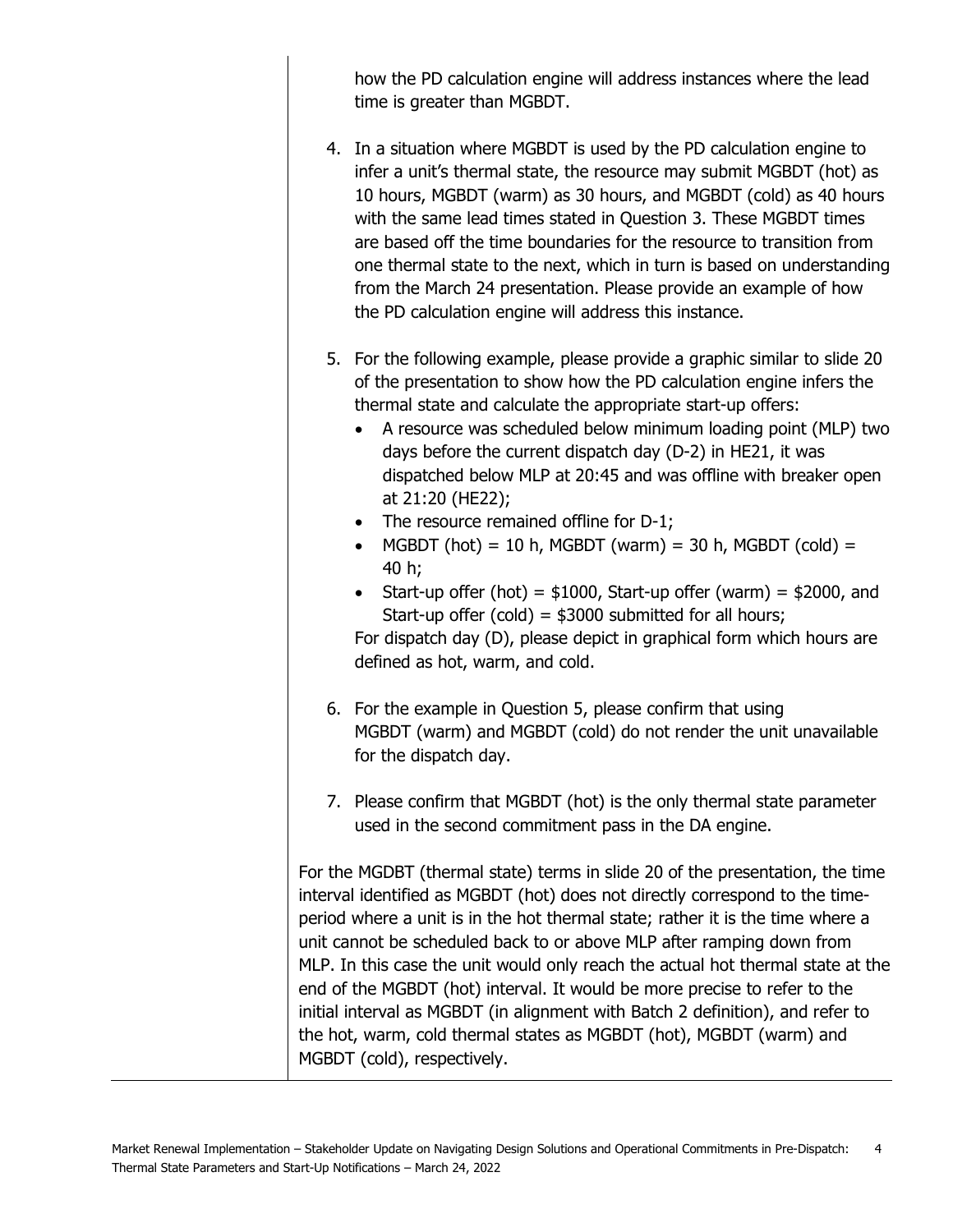# Pre-Dispatch Scheduling and Commitments

| Section / Topic                                                 | <b>Feedback</b>                                                                                                                                                                                                                                                                                                                                                                                                                                                                                                                                                    |
|-----------------------------------------------------------------|--------------------------------------------------------------------------------------------------------------------------------------------------------------------------------------------------------------------------------------------------------------------------------------------------------------------------------------------------------------------------------------------------------------------------------------------------------------------------------------------------------------------------------------------------------------------|
| Binding Start-Up<br>Instructions for GOG-<br>Eligible Resources | 1. Please provide details on how the PD calculation engine assigns the<br>thermal state of a unit based on offers submitted, particularly for<br>instances where a unit's thermal state straddles HE24 of a given day<br>or spans a period of multiple days.<br>For example, a unit is at MGBDT (warm) at HE20 of the<br>$\bullet$<br>dispatch day and will stay at MGBDT (warm) until HE3 of the<br>next day. Day 1 MGBDT (warm) = 30 hours and Day 2 MGBDT<br>(warm) = 32 hours. At what time would the unit transition<br>between the two thermal state offers? |
|                                                                 | 2. In the stakeholder session, the IESO answered a question about how<br>the MGBDT uses the pre-dispatch schedule of MLP or alternately the<br>hour of de-sync as an input for binding start-up logic. OPG would<br>appreciate a written example for a unit with a pre-dispatch schedule<br>below MLP in HE21 of the dispatch day, was not dispatched down<br>until 20:45, and ramped off with breaker open at 21:10.                                                                                                                                              |

# Thermal State Parameters in PD Calculation Engine

| <b>Section / Topic</b>                                                           | <b>Feedback</b>                                                                                                                                                                                                                                       |
|----------------------------------------------------------------------------------|-------------------------------------------------------------------------------------------------------------------------------------------------------------------------------------------------------------------------------------------------------|
| <b>Evaluation of First</b><br>Time-Step Available to<br>Start (Binding Start-Up) | Please confirm that when a unit goes below MLP after the top of the hour,<br>the start of the MGBDT would be rounded up to the start of the next hour.                                                                                                |
| Instruction)                                                                     | As an example, for a unit with MGBDT (hot) of three hours:<br>1. If the unit goes below MLP at 03:00 for HE3, when is next possible<br>commitment hour?<br>2. If the unit ramps below MLP at 03:10 for HE4, when is next possible<br>commitment hour? |

## General Comments/Feedback

 1. The IESO stated that a unit should submit dispatch data for all three thermal states but would need to specify the applicable thermal state to be used in the DA calculation engine to generate the dispatch schedule. If a unit has already indicated a specific thermal state to be used in the DA calculation engine, why is there a need to submit data for all three thermal states?